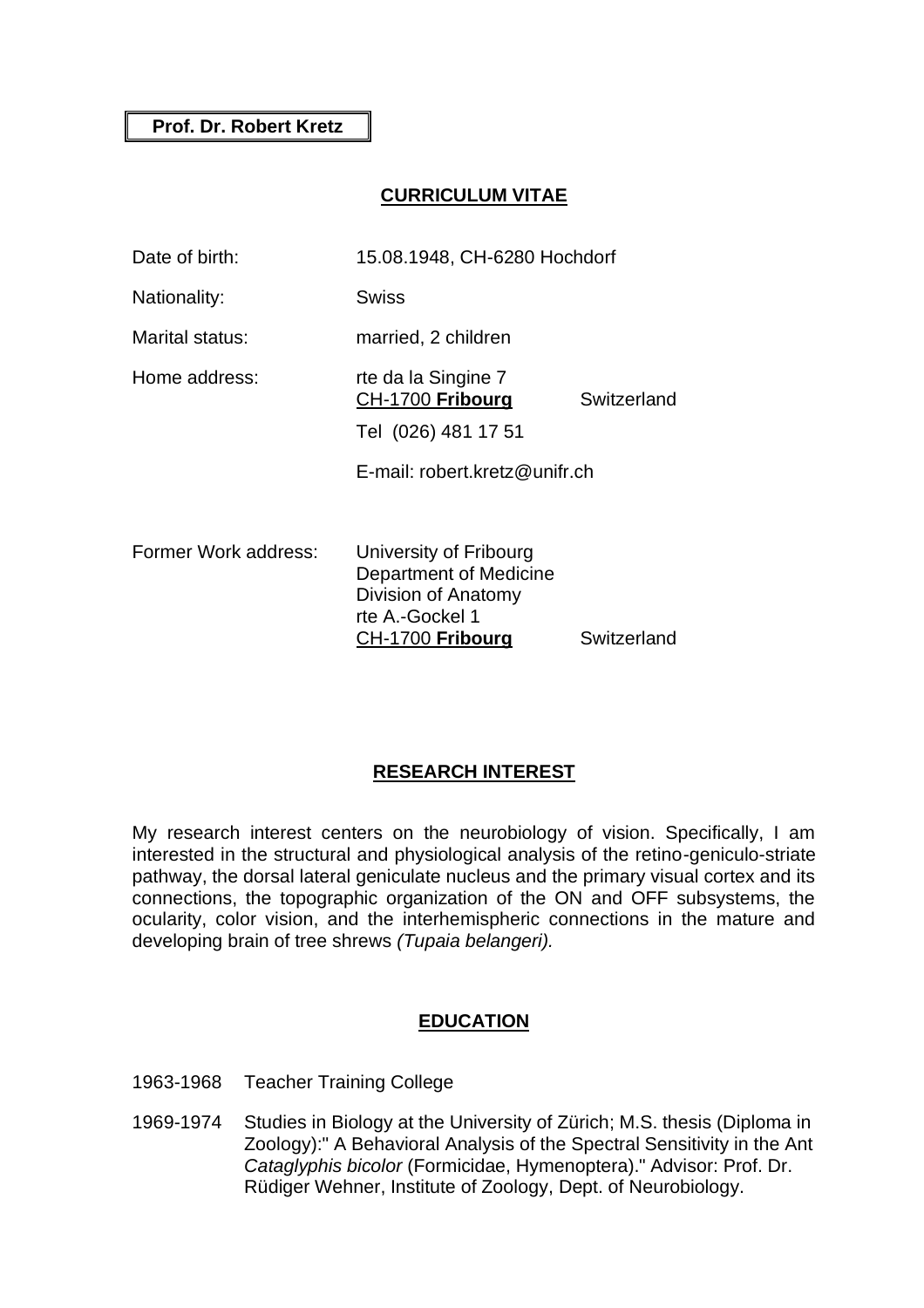- 1974-1977 Ph.D. thesis:" A Behavioral Analysis of Color Vision in the Ant *Cataglyphis bicolor* (Formicidae, Hymenoptera)." Advisor: Prof. Dr. Rüdiger Wehner, Institute of Zoology, Dept. of Neurobiology.
- 1987 University of Fribourg, Faculty of Mathematics and Natural Sciences. Habilitation thesis:" Neural Mechanisms Underlying Short-term Synaptic Plasticity: Ca<sup>2+</sup> Current Modulation and Intracellular  $Ca<sup>2+</sup>$  Accumulation." Advisor: Prof. Dr. Günter Rager, Institute of Anatomy.

#### **PROFESSIONAL EXPERIENCE**

- 1968-1969 Elementary School Teacher
- 1974-1978 Research Assistant and Teaching Assignment in the Neurobiology Course at the Institute of Zoology, University of Zürich.
- 1978-1979 Postdoctoral Fellow at the Jules Stein Eye Institute, UCLA, The Center for the Health Sciences, Los Angeles, CA 90024. Advisor: Prof. Dr. William K. Stell. Intracellular Recording Technique from Horizontal Cells Combined with Iontophoretic Tracer Injection (Lucifer Yellow and Horseradish Peroxidase) in the Goldfish Retina.
- 1979-1981 Postdoctoral Fellow at Columbia University, College of Physicians and Surgeons, Division of Neurobiology and Behavior, 630 West, 168th Street, New York, NY 10032. Advisor: Prof. Dr. Eric Kandel. Analysis of Mechanisms Underlying Short-term Synaptic Plasticity at an Identified Synapse in the Abdominal Ganglion of *Aplysia californica* by means of the Voltage-clamp Technique Combined with Pharmacological Blocking Agents.
- 1981 Lecture at the Cold Spring Harbor Course "Synapse and Sensory Transduction": Posttetanic Potentiation and Presynaptic Inhibition in the *Aplysia* Abdominal Ganglion.
- 1981-1987 Senior Assistant at the Institute of Anatomy, University of Fribourg. Teaching Assignment in the Gross Anatomy Course and in the Human Central Nervous System Course.
- 1982-2013 Teaching Assignment: Anatomy of the Peripheral Nervous System in Man for Medical Students.
- 1984-2014 Teaching Assignment: Elementary and Advanced Neurobiology Courses for General and Clinical Psychologists, and Students with Neurobiology as a Second or Third Branch.